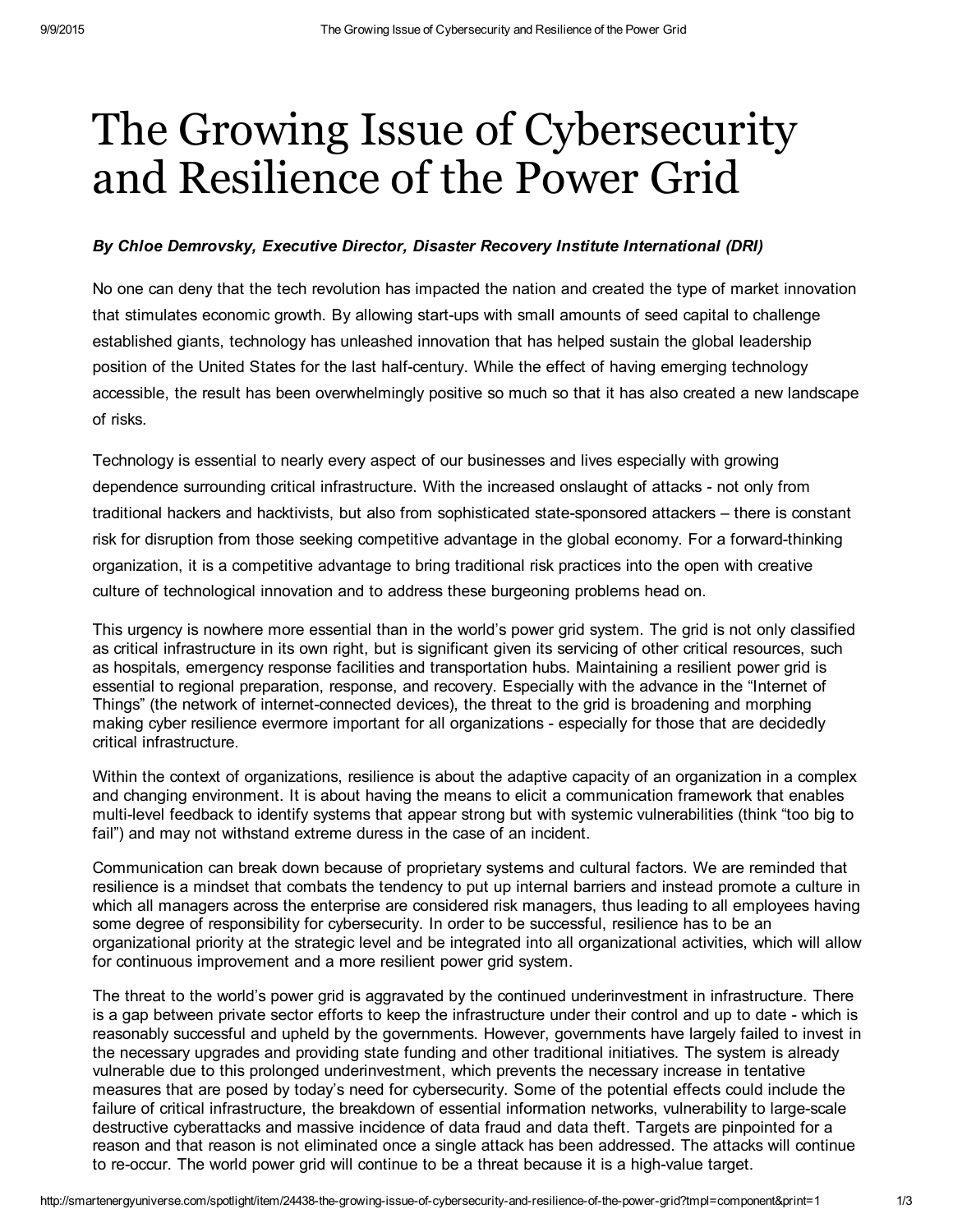The cybersecurity effort is ongoing and here to stay, because the cyber threat and speculative forecast is expected to increase. This will occur for the following reasons:

- *Barriers to entry are lower, not higher:* With it becoming easier to gain the skills to launch a cyberattack, there are more and more diverse, technicallyskilled players in the game, ranging from unaffiliated wolf hackers, to nation-state actors, both of which make it increasingly difficult to monitor every point of entry. There are more attack vectors with connected industrial control systems that are becoming more evident in the connection through the "Internet of Things."
- *Attribution:* The inherent structural anonymity of cyberspace provides safe havens for malevolent actors making identification a complex problem. The most motivated actors (i.e. cyberterrorists) are becoming more sophisticated and gaining expertise. These actors begin to pose a real threat when they have both the technical capability and the will to use it. This is different from the nation-states, which are usually deterred from doing so because of other economic factors, interdependencies, and the threat of retaliation. Another level of complexity is added if the organization is faced with an insider threat.
- *New tools:* Cyber tools are being used to run both financial and physical infrastructure, which increases the fiscal interdependencies. The challenge is to preserve the net-positive of these new tools - like the "Internet of Things" and cloud-computing - and by extension of the Internet itself as a resource in the face of proliferation with these harmful tools. Information needs to be disseminated to educate the public and other actors about the threats that exist and how to prepare for them.
- It is not an IT issue. With the importance of technology at the core of business, a cyber breakdown is no longer just an issue for the tech department, but also for anyone charged with managing business risk. The scope of concern is enterprise-wide and this is especially true for all businesses, as the world power grid maintains and powers businesses and the world economy.
- Have a plan. Having a continuity plan that addresses all the complexities of cybersecurity is essential for protecting infrastructure. It is not possible to fully eliminate cyber intrusion, so it is important to have a standard action plan for what needs to occur when the system has been infiltrated and how to protect the core business once that has happened.
- *Protect and Prepare:* It is impossible to prevent every attack, so from a technical standpoint, it is essential that we invest not only in prevention, but also in protection and response. Organizations can recover faster once an attack has been identified if it can be quickly responded to when the breach does occur. During an incident, it is essential to communicate the problem, indicate that it is being addressed and mitigate any future risk through a plan that will prevent it from happening again.
- *Invest in people:* Investing in technology is good, but it is insufficient without an accompanying investment in people and processes. People need to understand how to use the technology effectively or it will not address the threat. This is an area where a lot of companies fail.
- *Teach cyberhygiene:* 80% of attacks can be prevented or mitigated through good cyberhygiene practices. Human error remains a leading entry point – click on just one of those clever phishing emails and the whole system could be at risk. So take a moment to learn how to practice cyberhygiene by educating yourself, your family and your organization about basic online safety.

Cybersecurity has grown beyond just being a responsibility of the IT department. It is now an enterprise-wide issue with far-reaching capabilities that have segued into important phases of the government continuity planning process to withstand a potential cyber incident. Every organization's continuity program should maintain an expanded protocol to assess the risk and have an emergency preparedness plan in place to deal with potential effects of a cyber incident. Continuity professionals – no matter if part of the energy sector or another organization - are charged not with the technical aspect of cybersecurity, but rather with assessing, preparing for, and reacting to the operational effects of a cyber incident. In order to better protect organizations, a resilient program must be designed that is flexible and encompassing enough to endure if put to the test with a significant duress. The cyber threats to the world power grid pose a significant example.

In conclusion, the takeaways in managing the threat of cyberattacks can be summed up with a few reiterated points that can help to reshape our thinking about how to deal with cybersecurity in the context of protecting the world power grid:

Forbes reported recently that a study by the University of Cambridge Centre For Risk Studies showed that a major cyberattack on the U.S. electric grid could cause over \$1 trillion in economic impact and roughly \$71.1 billion in insurance claims. The report looks at the financial impact of a scenario in which 15 states and Washington, D.C. suffer a blackout as a result of a cyberattack on the power grid.